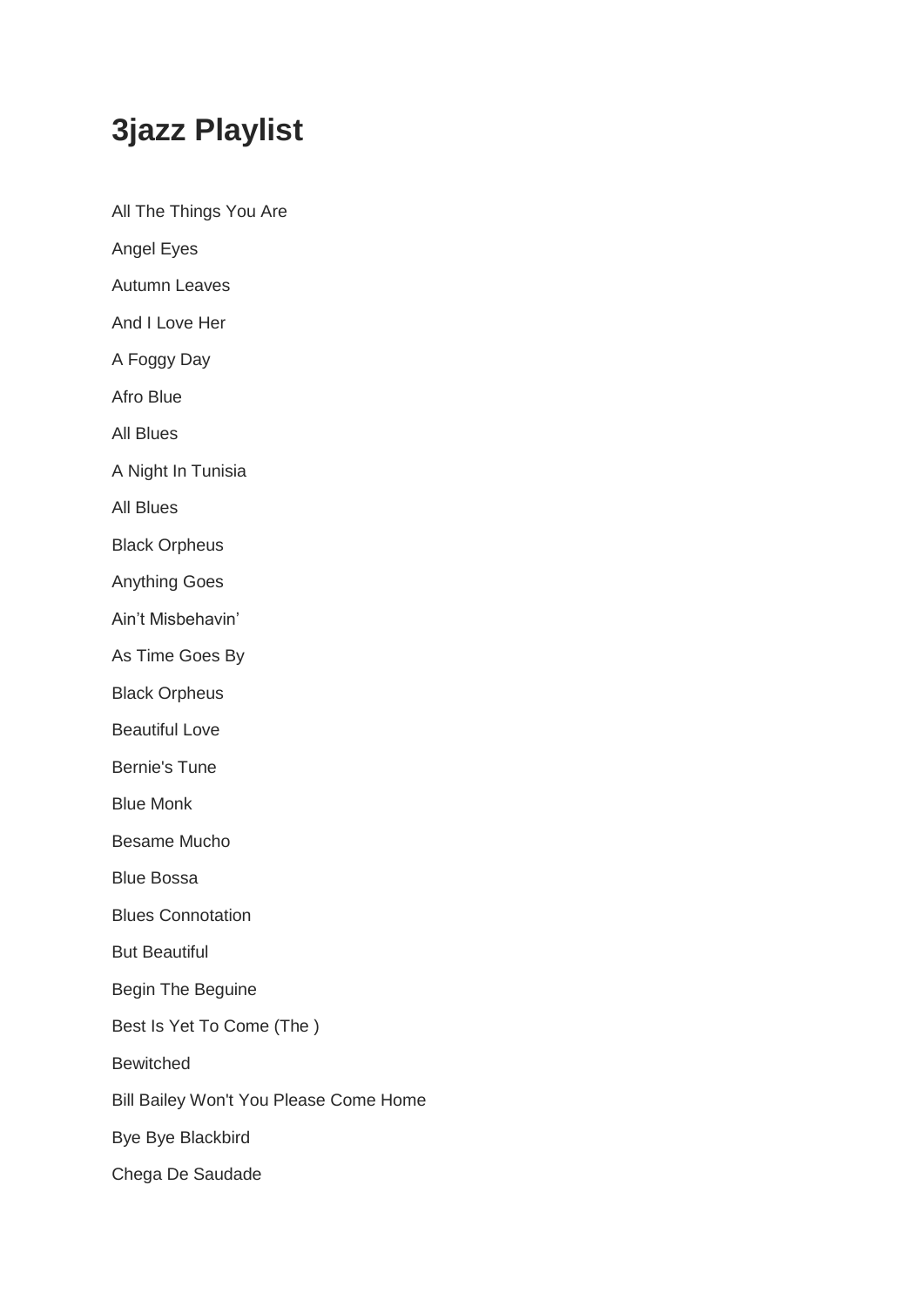Caravan Cantaloupe Island Cheek To Cheek Come Fly With Me Cry Me A River Day In The Life Of A Fool Days Of Wine And Roses Do Nothing Til You Hear From Me Doxy Darn That Dream Dearly Beloved Desafinado Dindi Early Autumn Everything Happens To Me East Of The Sun Embraceable You Fascinating Rhythm A Foggy Day Favela Four Freddie Freeloader Fly Me To The Moon Girl From Ipanema Green Dolphin Street Got Eyes For You Girl Talk Have You Met Miss Jones How About You?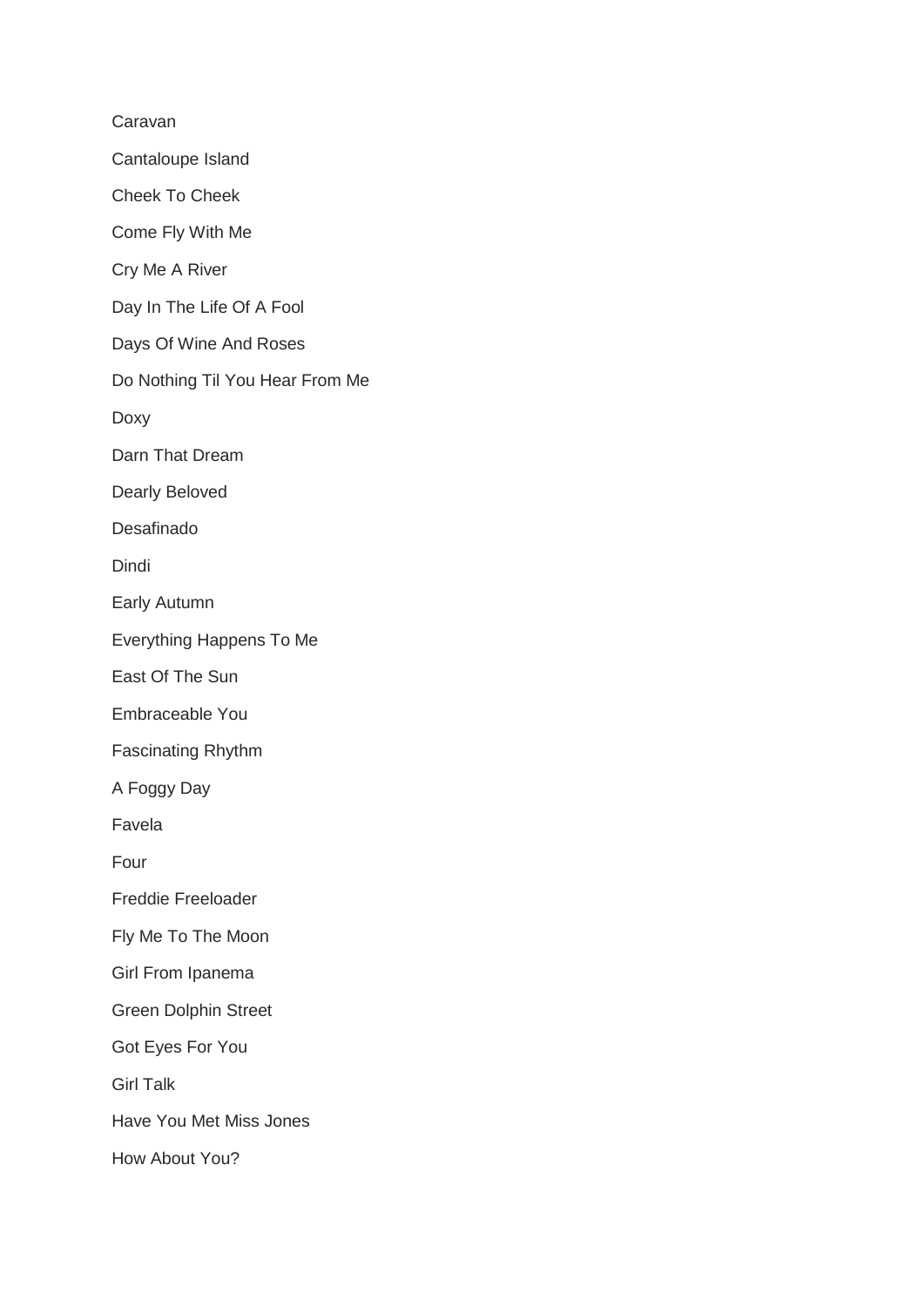How High The Moon

Here's That Rainy Day

I Get A Kick Out Of You

I Got Rhythm

I Only Have Eyes For You

I Will Wait For You

I Wish You Love

I'm In The Mood For Love

Is You Is Or Is You Ain't

It Had To Be You

It's Only A Paper Moon

I've Got The World On A String

I Mean You

I Should Care

I Thought About You

If I Were A Bell

If You Never Come To Me

I Wish I Knew How It Would Feel To Be Free

I Mean You

I'm Old Fashioned

Imagination

Jersey Bounce

Just Friends

Just In Time

Killer Joe

Killing Me Softly With His Song

Let There Be Love

Let's Do It (Let's Fall In Love)

Love Is Here To Stay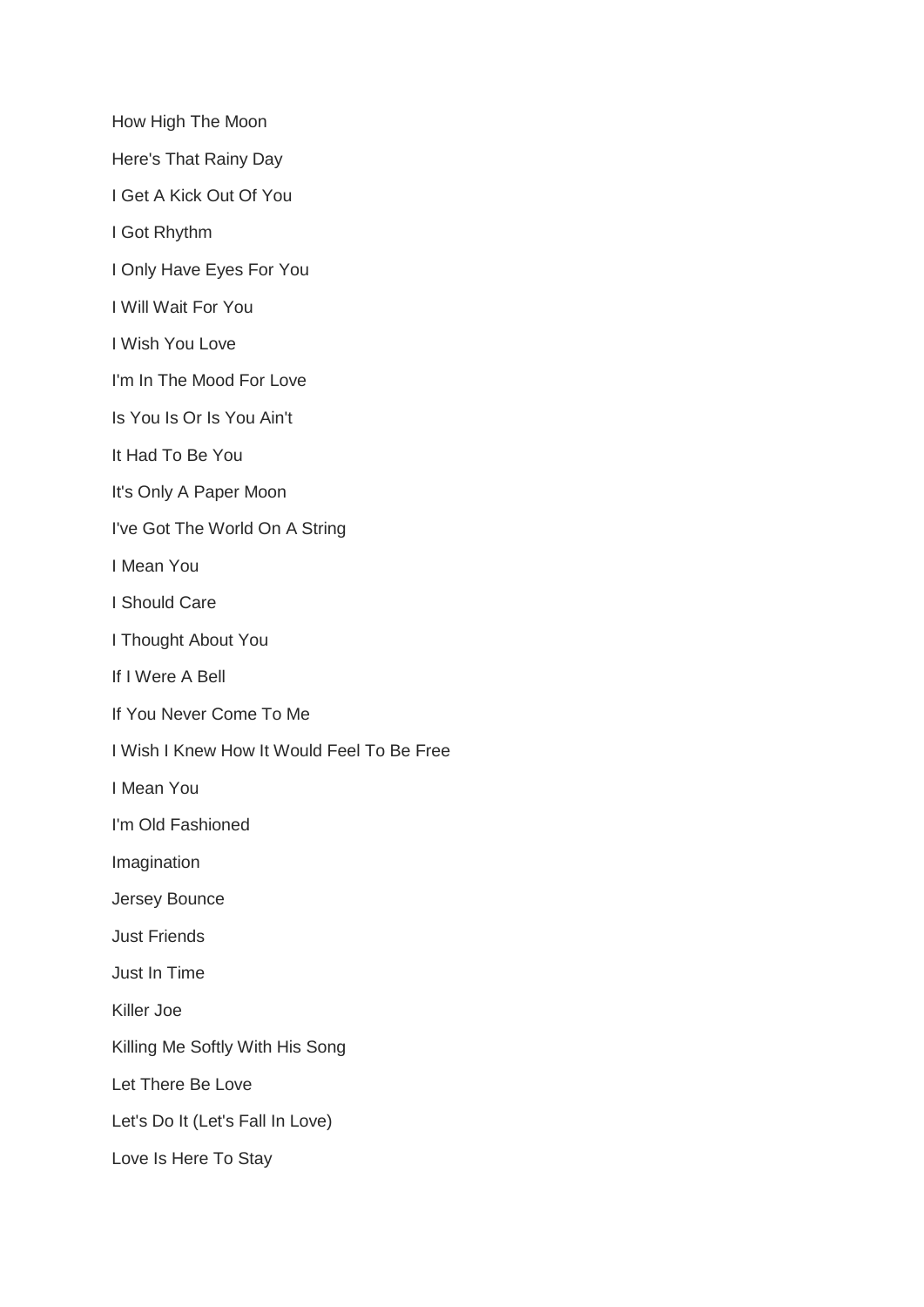Little Boat

Lullaby Of Birdland

Like Someone In Love

Long Ago And Faraway

Magic Moments

A Man And A Woman

**Meditation** 

The More I See You

Mountain Greenery

My Funny Valentine

Manteca

Maiden Voyage

Men Behaving Badly

Mercy,mercy,mercy

Modadji

Moonlight In Vermont

Misty

Morning Dance

Mr Clean

My Romance

Nice Work If You Can Get It

Night And Day

Norwegian Wood

Nostalgia In Times Square

Night Train

Once In A While

Oleo

Once I Loved

Pennies From Heaven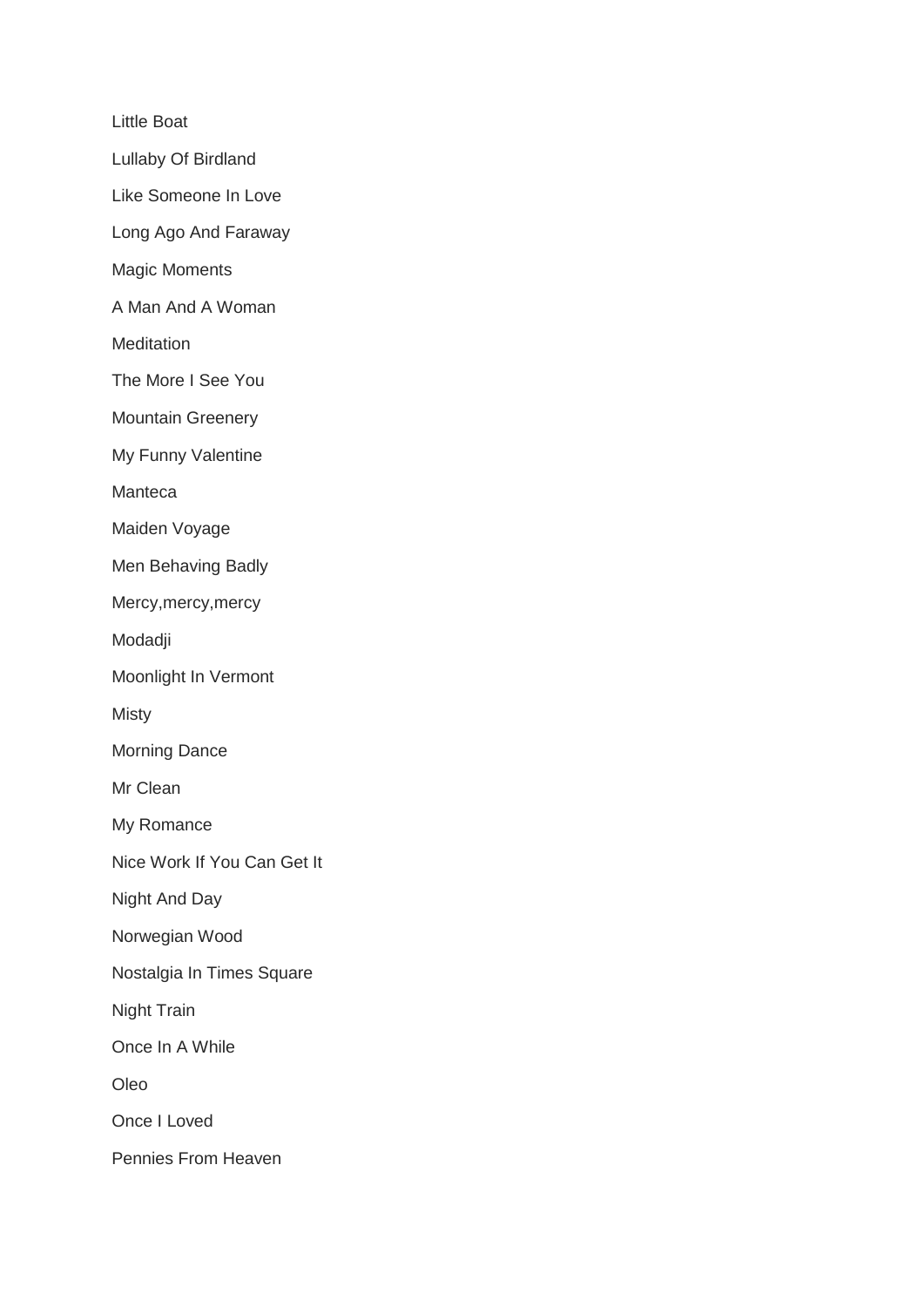## People

- Pent Up House
- Polka Dots And Moonbeams
- Put It Where You Want It
- Quiet Nights Of Quiet Stars
- 's Wonderful
- Send In The Clowns
- Shadow Of Your Smile (The )
- Softly, As In A Morning Sunrise
- Someone To Watch Over Me
- Strangers Of The Night
- Sunny
- Sweet Georgia Brown
- Straight No Chaser
- Sandu
- Satin Doll
- Simple Samba
- Someday My Prince Will Come
- Summertime
- Song For My Father
- St. Thomas
- Takin A Chance On Love
- Tea For Two
- **Temptation**
- The Lady Is A Tramp
- There's A Small Hotel
- They Can't Take That Away From Me
- Take The A Train
- **Tenderly**